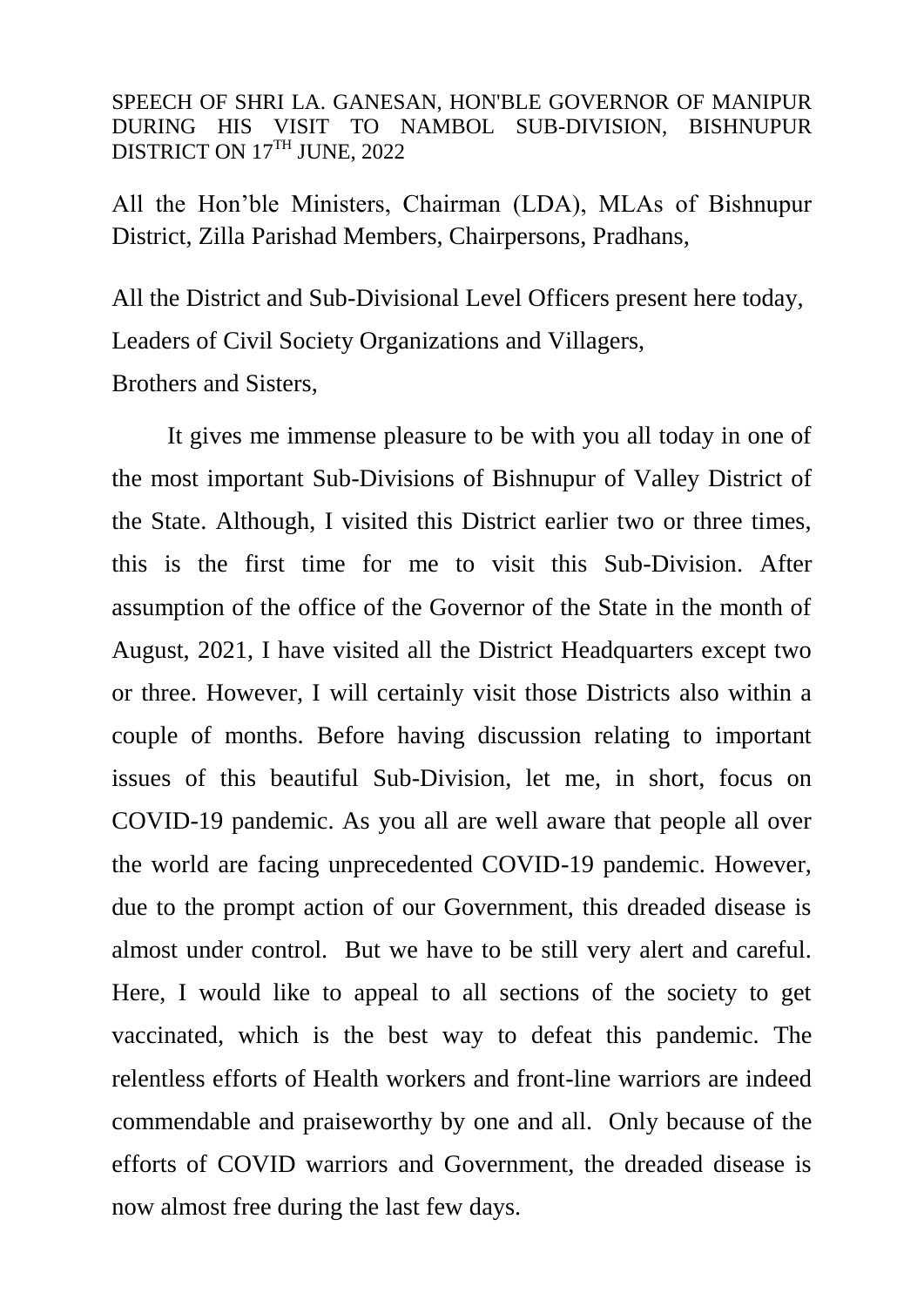My second point is "Tuberculosis - TB". You are aware that the Government of India has committed to eliminate TB from the soil of India by 2025. Therefore, I would like to make an appeal to conduct a survey within this District to find out number of TB patients and report to the concerned Department so as to enable them to carry out appropriate remedial measures.

 One important point is to contain and prevent drugs. State Government has already started taking action against the poppy plantation which was welcomed by one and all the people of Manipur from both Valley and Hills Districts. Sometimes, I was extremely disappointed to know from the reliable sources and local dailies that the number of drug user among the youth is increasing manifold during the last few months. This has to be, in any case, prevented with collective efforts including the like-minded Civil Society Organizations and general public. This will be possible only by collective efforts and not individual effort.

We are celebrating the Azadi Ka Amrit Mahotsav. We got independence in 1947 and 75 years are over. We got independence after thousands of people warriors pouring their blood and sweat. Our neighbouring countries also got freedom in the same year. But, we, as a nation, have been maintaining democracy. Our country was underdeveloped. Later became a developing nation. Now, we can be proud to say that we are a developed nation and leading the country with love and affection.

Let us be patriotic and be proud that I am an Indian and be prepared to celebrate our ensuing independence day. I feel proud of